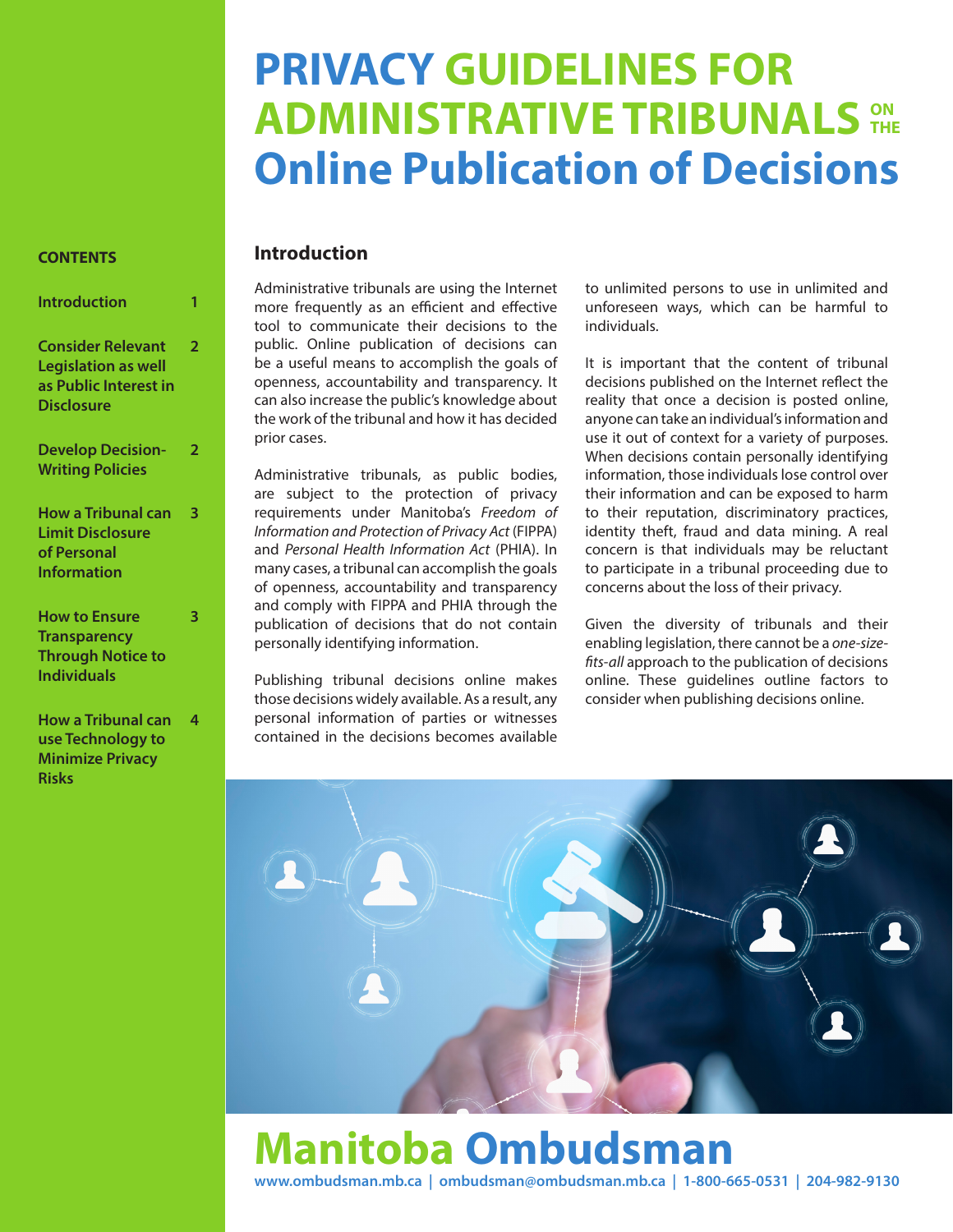### **Consider Relevant Legislation as well as Public Interest in Disclosure**

Administrative tribunals should assess whether their enabling legislation regulates what personal information, if any, may or must be included in decisions. Another consideration is whether the enabling legislation provides for public disclosure of decisions.

FIPPA and PHIA set out requirements for the protection of privacy of personal and personal health information. The acts restrict the disclosure of personal information and personal health information, as follows:

- personal and personal health information can only be disclosed where there is legislative authority under FIPPA and PHIA; these acts permit disclosure when another act requires or authorizes such disclosure
- every disclosure of personal and personal health information must be limited to the minimum amount of information necessary to accomplish the purpose for which the information is disclosed
- PHIA further restricts disclosure to the extent the recipient needs to know the personal health information

Even where there is statutory authority to publicly disclose personally identifying information in decisions, tribunals should assess whether it is necessary or appropriate to make the disclosure. This involves considering whether there is a clearly identified public interest for the disclosure, such as to protect the public from fraud, harm or professional misconduct, or whether disclosure would promote deterrence.

Consideration should be given to the sensitivity, accuracy and level of detail of the personally identifying information. A determination should be made on a case-by-case basis about whether the disclosure of personally identifying information about each party and witness is necessary or appropriate to satisfy the public interest in disclosure.

#### **Develop Decision-Writing Policies**

If an administrative tribunal decides to post its decisions online, creating policies for decision writing can be extremely useful for ensuring that personally identifiable information is not inadvertently disclosed. If the tribunal has legislative authority to publicly disclose personal or personal health information, having a policy can assist in limiting such disclosure to the minimum amount necessary.

Tribunals should consider preparing all decisions, whether disclosed online or only to parties, with a view to eliminating the inclusion of information that is unnecessary and is not essential to an understanding of the decision or the decision-making process. Developing policies can assist members to minimize, anonymize or remove information that identifies individuals.

A key consideration is the format of the decisions published online, specifically whether to publish:

- the full text of decisions that have been written in a manner that does not identify individuals or limits the personally identifying information (for example, the personal information could be in a separate index that is provided only to the parties),
- decisions that have the personally identifying information redacted from the original version, or
- a summary of the decision.

Other policy considerations are whether all decisions should be published or only leading cases and whether decisions that cannot be sufficiently anonymized should be published online.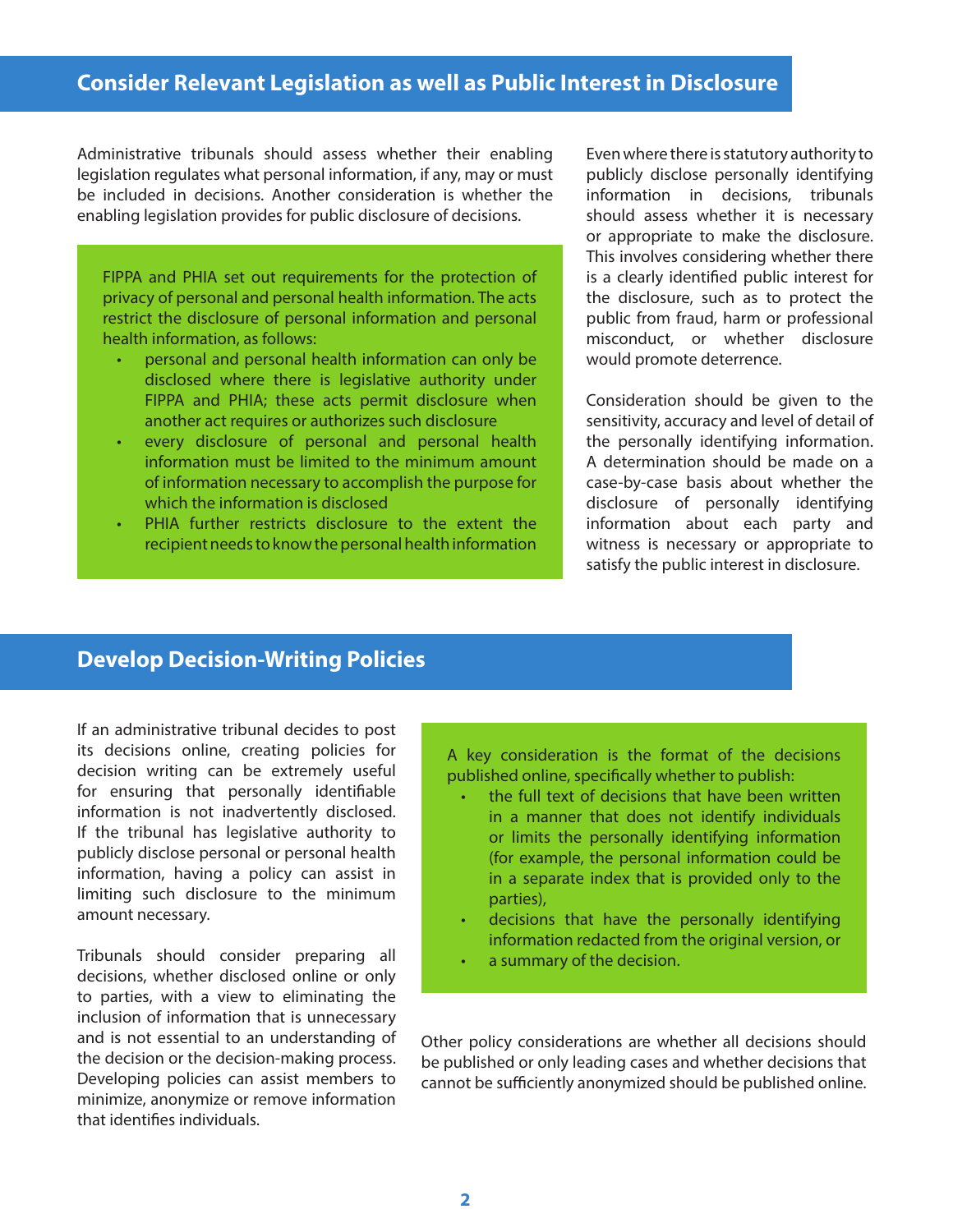## **How a Tribunal can Limit Disclosure of Personal Information**

A decision-writing policy should include practices to minimize, anonymize or remove personal and personal health information about individuals from decisions posted online.

In the policy, consideration should be given to not including the following information in decisions:

- • actual names or initials (use pseudonyms or randomized initials)
- an individual's age or date of birth
- information about marital and family status, sexual orientation, medical history, criminal history or national origin unless it is truly relevant to the decision of the tribunal
- an individual's residential address
- an individual's workplace name or location
- the names of health-care facilities
- the names or locations of health-care providers
- social insurance numbers, driver's license numbers or Personal Health Identification Numbers (PHIN)
- financial account numbers or bank details
- specific dates of events involving an individual unless they are truly relevant to the decision of the tribunal
- names of communities

**Caution:** Do not rely only on the routine redaction of obvious identifiers such as names, addresses and name of facility or community because there can be situations in which the other details in the decision could result in the individuals being identifiable. It's important to consider the whole picture – not just the small pieces of information. Situations may arise where there is a mosaic effect, where pieces of information on their own do not constitute personally identifiable information, but when combined together may result in the identification of the individual.

## **How to Ensure Transparency Through Notice to Individuals**

Transparency about the specific policies, statutes and regulations that govern the tribunal's informationhandling rules can enhance trust about the tribunal's privacy practices.

As a starting point, tribunals should inform parties about their responsibilities to include only the personal and personal health information that is necessary to advise the tribunal about the dispute and relevant issues in any filed documents. This will assist the tribunal in limiting the collection of personal and personal health information to the minimum amount necessary to accomplish the purpose for which the information is collected.

Tribunals must provide notice, in accordance with FIPPA and PHIA, to individuals from whom personal information or personal health information is being collected, so they understand how their information

will be used and disclosed. The acts require that certain elements of information be provided in the notice to individuals.

Tribunals can reduce the risk of misunderstandings or privacy-related conflicts concerning what information will be disclosed online by informing individuals of the tribunal's policy and practices regarding online publication of decisions. Individuals should be advised of the following:

- • the type of information that is generally made available to the public via the Internet
- • how decisions will be published online
- whether personal identifiers will be included in decisions published on the Internet
- • what procedures are available for parties and witnesses to make submissions about the electronic disclosure of personally identifying information of particular concern